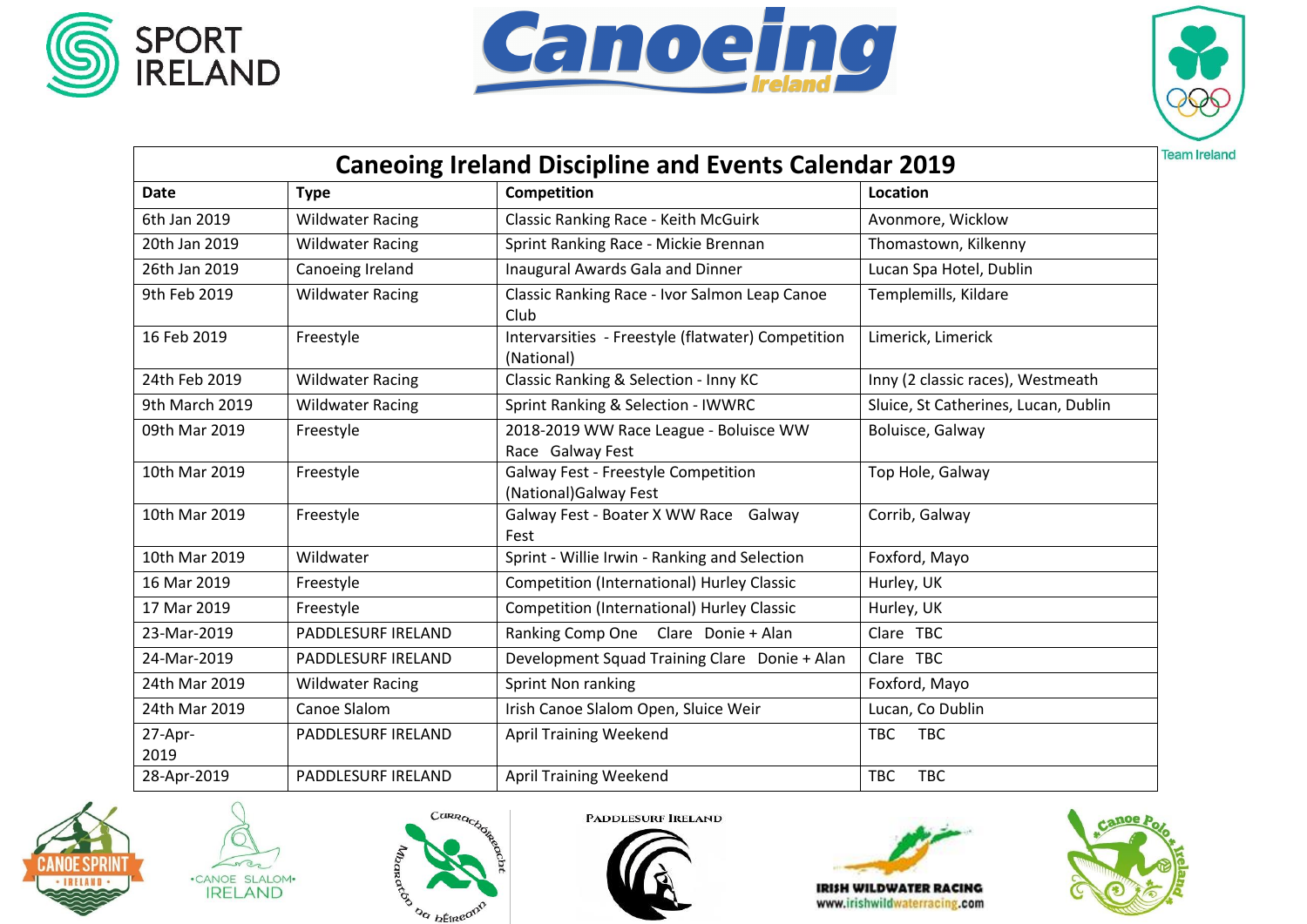





| $11-May-$                             | PADDLESURF IRELAND  | Ranking Comp Two,                                                   | <b>TBC</b><br><b>TBC</b>                                                          |                     |
|---------------------------------------|---------------------|---------------------------------------------------------------------|-----------------------------------------------------------------------------------|---------------------|
| 2019                                  |                     | Kerry                                                               |                                                                                   |                     |
| 12-May-2019                           | PADDLESURF IRELAND  | <b>Development Squad Training</b><br>Kerry                          | Kerry TBC                                                                         | <b>Team Ireland</b> |
| 18th May 2019                         | Canoe Marathon      | Junior Liffey Descent                                               | Salmon Leap Canoe Club, Kildare to<br>Canoeing Ireland Training Centre,<br>Dublin |                     |
| 23rd-26th May,<br>2019                | Canoe Slalom        | ICF Senior Canoe Sprint World Cup 1                                 | Poznan, Poland                                                                    |                     |
| 23rd-26th May,<br>2019                | Canoe Slalom        | ICF Senior ECA Paracanoe European<br>Championships,                 | Poznan, Poland,.                                                                  |                     |
| 25th May 2019                         | Canoeing Ireland    | <b>Canoeing Ireland Annual General Meeting</b><br>(Provisional)     | Dublin                                                                            |                     |
| 30th May to 2nd<br><b>June 2019</b>   | Canoe Slalom        | Senior European Slalom Championships, Senior<br>Team                | Pau, France                                                                       |                     |
| 30th-2nd June<br>2019                 | Canoe<br>Marathon   | World Cup                                                           | <b>Brevik Norway</b>                                                              |                     |
| 31st May-2nd June,<br>2019            | <b>Canoe Sprint</b> | ICF Senior Canoe Sprint World Cup 2                                 | Duisburg, Germany,.                                                               |                     |
| 1st June 2019                         | Independent         | Ocean to City Race                                                  | Cork                                                                              |                     |
| 21st-30th June,<br>2019               | Canoe Sprint        | European Games,                                                     | Minsk, Belarus.                                                                   |                     |
| 04th July to 7<br><b>July 2019</b>    | Canoe Slalom        | Junior and U 23 European Slalom<br>Championships, Junior & U23 Team | Liptovsky Mikulas, Slovenia                                                       |                     |
| 11th July-14th July,<br>2019          | Canoe Sprint        | ECA Junior and U23 Canoe Sprint European<br>Championships,          | Racice, Czech Republic,.                                                          |                     |
| 16th July to 21st<br><b>July 2019</b> | Canoe Slalom        | Junior and U 23 World Slalom Championships,<br>Junior & U23 Team    | Krakow, Poland                                                                    |                     |
| 19th to 26-Jul-2019                   | PADDLESURF IRELAND  | World Surf Kayak Championships                                      | Peru                                                                              |                     |
| 20th-21st July,<br>2019               | Canoe Sprint        | Irish National Sprint Championships,                                | Lough Rynn, Mohill, Co. Leitrim.                                                  |                     |







**PADDLESURF IRELAND**